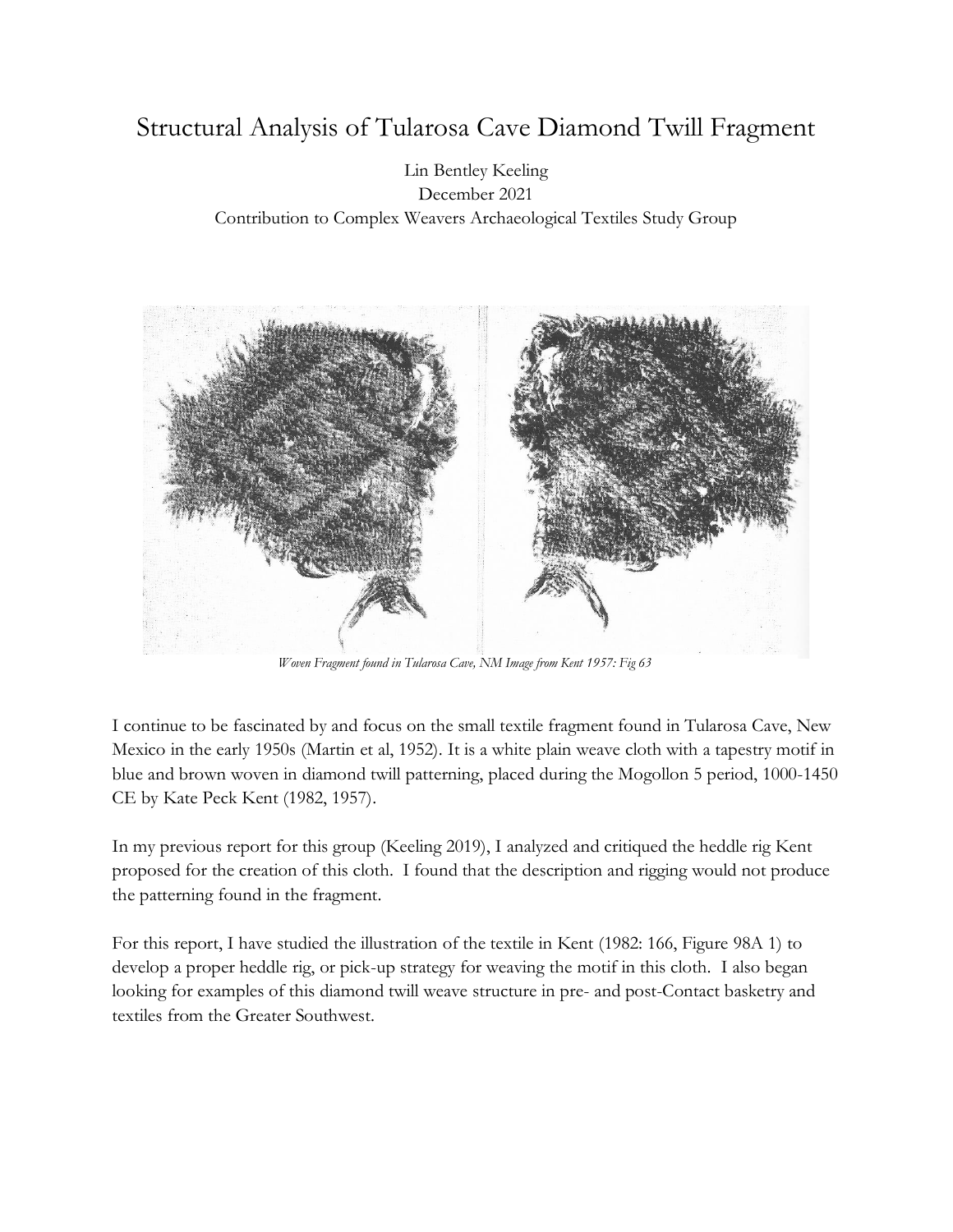## Heddle rig proposed by Kent

As can be seen in the diagram below, the diamonds of this weave structure are close together and all of the same size and shape. The diamonds nest together, as seen in the illustration at the right and each diamond is created with 5 picks of weft across 5 warps with one warp between to the side as well as above and below each diamond creating a 6-thread interlocking pattern.



The lower portion of the diagram shows this single warp between the diamond points and edges. The upper portion spreads the wefts out and the spacing between the diamonds seems to increase to two warps. For the purposes of this analysis, I am using the lower portion of the diagram which seems to correspond to what I can discern from the image of the weaving itself.

For my previous report, I created the draft below with iWeaveIt using Kent's heddle rig. I have not been able to find any means of weaving the diamond twill as illustrated in the diagram above by means of the heddle rig Kent has proposed.

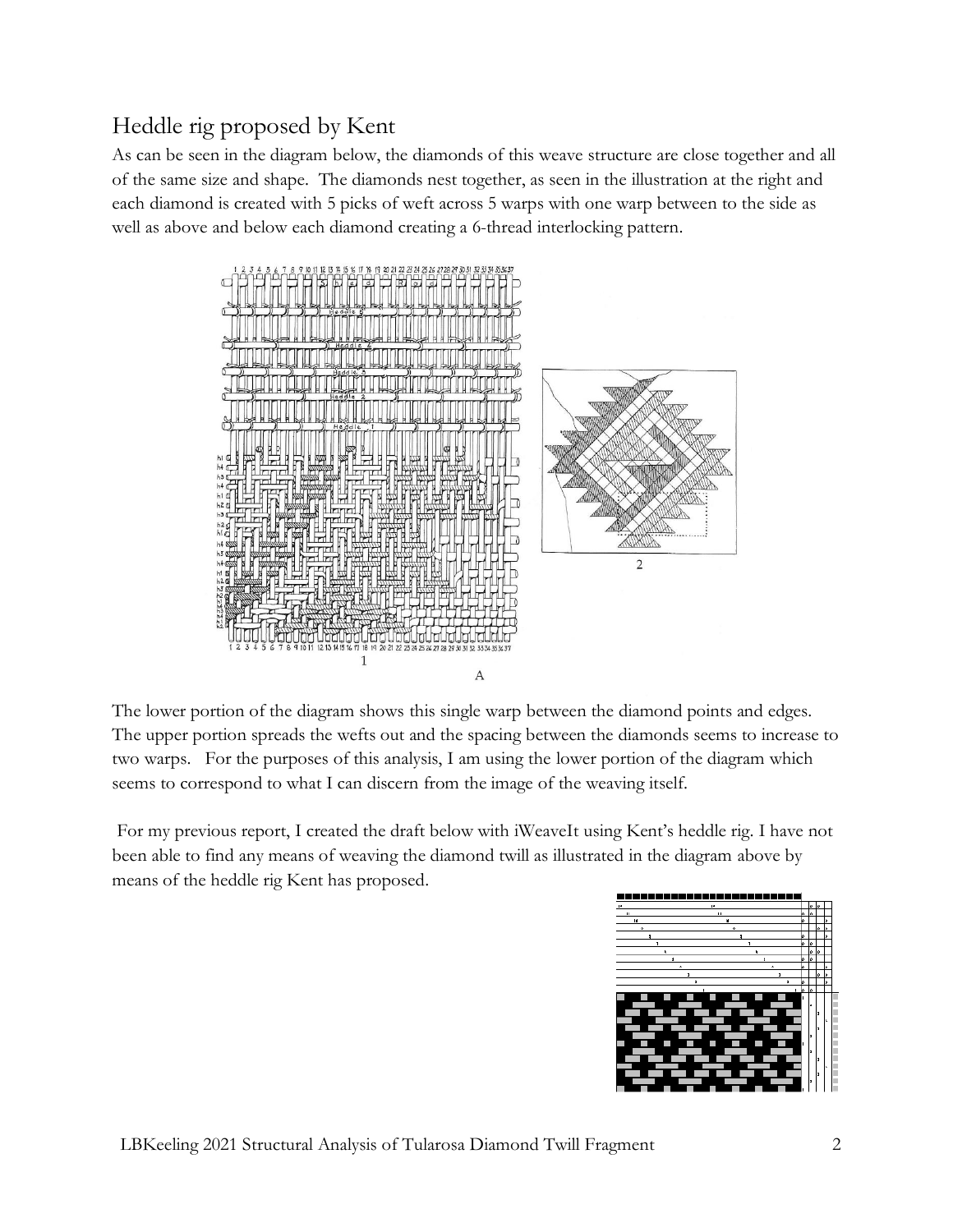## Analysis of Cloth Structure Using Drawdown in Kent Diagram

To analyze the twill used in the fragment, I used WeaveDesign\* and first plotted the shape of the diamond in the tie-up box. I began with a 6-thread, 6-shaft draft to create a single diamond, filled the rest of the tie-up box leaving one square blank around the center diamond and repeating the pattern of the diamond in the lower left corner. Using a straight threading and treadling, I was able to recreate the diamond pattern in the draft.



There are duplicate tie-ups in this draft, as shafts 1 and 4; 2 and 6; 3 and 5 are identical, so I reduced the draft to 3 shafts.



<sup>\*</sup> I tried doing this in iWeaveIt but was unsuccessful so used WeaveDesign.

LBKeeling 2021 Structural Analysis of Tularosa Diamond Twill Fragment 3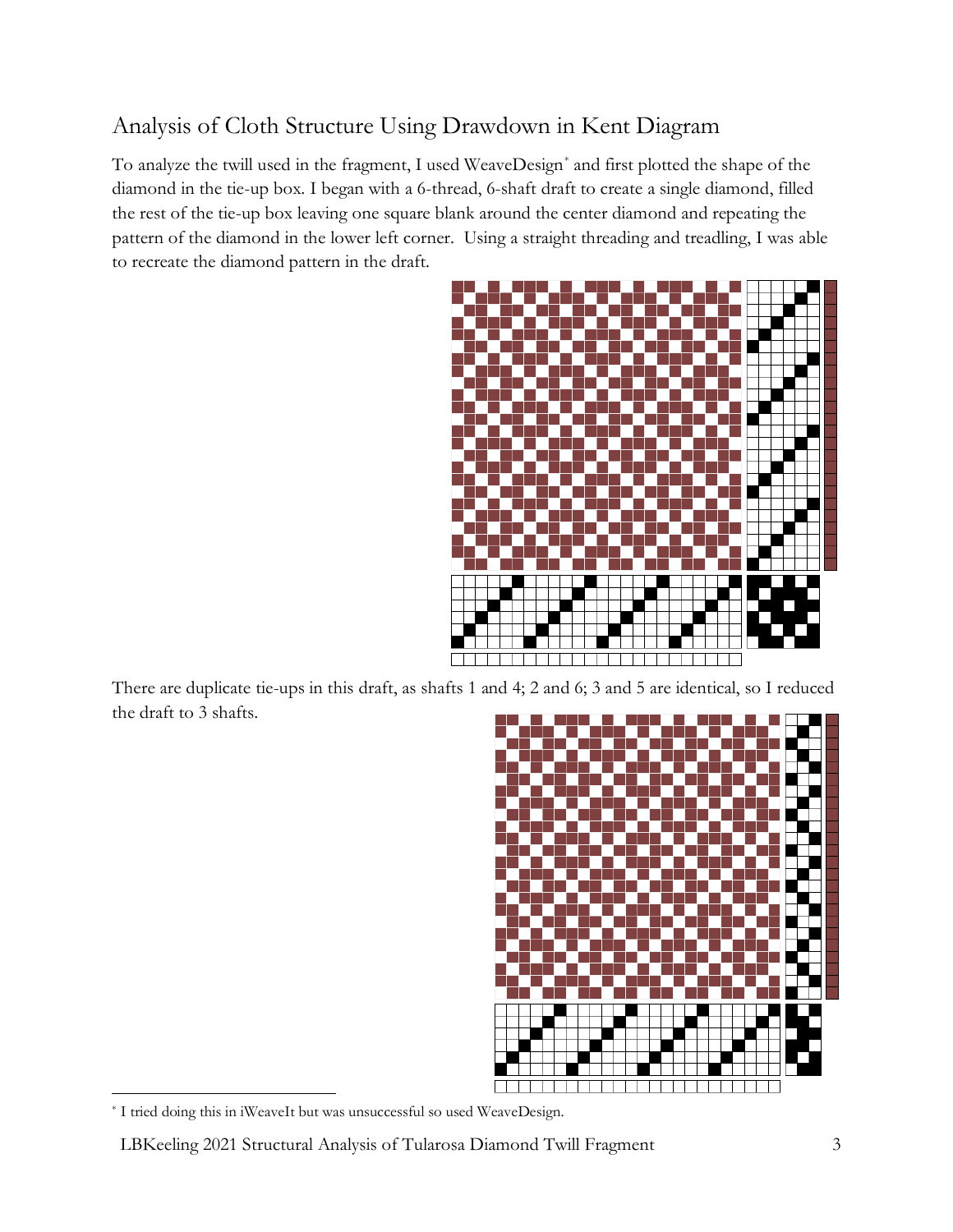It seemed the draft could be further reduced by adding a point twill threading and treadling similar to rosepath.



This last reduction would be used by a weaver using a shaft loom but a backstrap weaver would tie up the heddle rods after the loom was prepared so the first reduction seems more likely. I will weave a sample of this fragment using a frame loom with a separate set of heddle rods for the pattern along with the shed and heddle rods for plain weave.

As a weaver, I am quite taken by the ingenious use of the interlocking diamonds to create the motif in this fragment. I was a basketmaker long before I was a weaver and feel that it is quite possible for someone skilled in twill basketry to apply some of those skills when weaving this piece of cloth. As an anthropologist, I am interested in finding connections between the weaver of this cloth and others who lived in and near this region of the Greater Southwest as well as to those who came before and after.

This year I began exploring some of those connections looking at texts I had readily available in my own library and through interlibrary loan.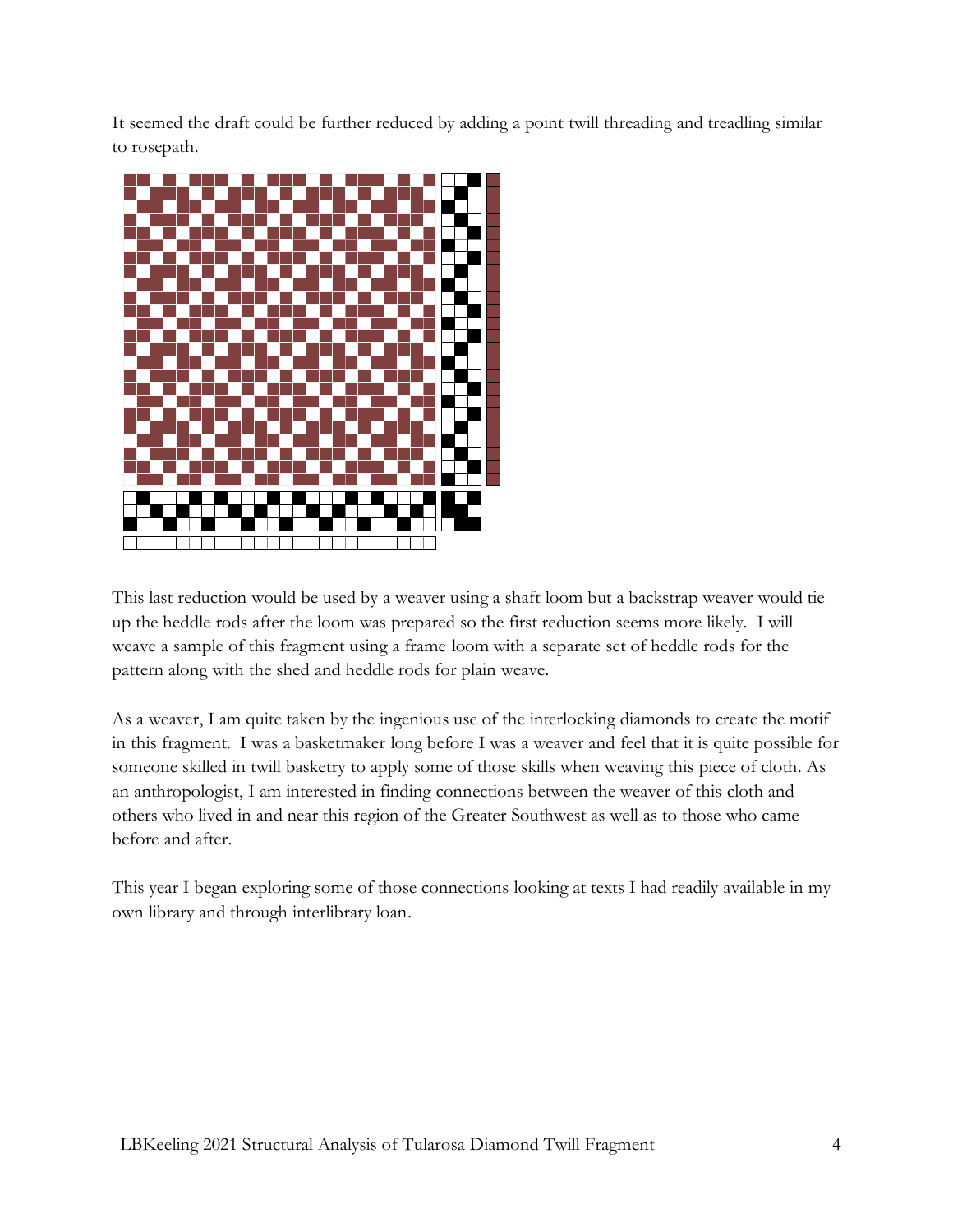#### Preliminary Survey of Basketry and Textile Examples of Diamond Twill

I found a basketry pattern like the diamond in the Tularosa fragment in Shereen LaPlantz's book, *Twill Basketry,* which LaPlantz describes it as a dovetailing diamond twill (1993: 86, 88; Figs 20, 21).





Baskets are generally woven from the center outward rather than from one end as this helps with tensioning when none of the elements are anchored as they are when weaving cloth. However, the patterning is the same as the Tularosa fragment. LaPlantz included several examples of Guatemalan twill basketry with patterning, but none had the dovetailing diamonds, nor did they have the type of patterning created by the diamonds found the Tularosa fragment. Guatemala is within the region of the Greater Southwest where cotton cultivation and weaving arose. This region, through trade and possibly migration, shared this technology with other cultural groups in the region. (Kent 1957). Other examples of dovetailing diamonds in LaPlantz's book were from regions too far away from the Tularosa area to have likely connections with the people living there at the time.

Examples of basketry sandals woven by the Anasazi found in the Utah Museum of Natural History (Kankainen, ed 1995) were woven with twill patterning but none I found in this text appeared to have diamond patterning. Puebloan and Navajo weavers used diamond twill when weaving their blankets (Wheat 2003, Amsden 1975) but as an overall weave structure not as a means of weaving discrete motifs. The diamond twills in these examples were sometimes dovetailing diamonds but more often a goose-eye diamond twill. These three cultural groups are also part of the cultural fabric of the Greater Southwest

Further study remains to understand what this small fragment can tell us about the weaver and her life, about how this particular woven fragment fits in with weaving in the Greater Southwest during this period, and how weaving evolved and was transmitted between cultural groups and across time in this region. For me, this fragment remains a tantalizing window into the past.